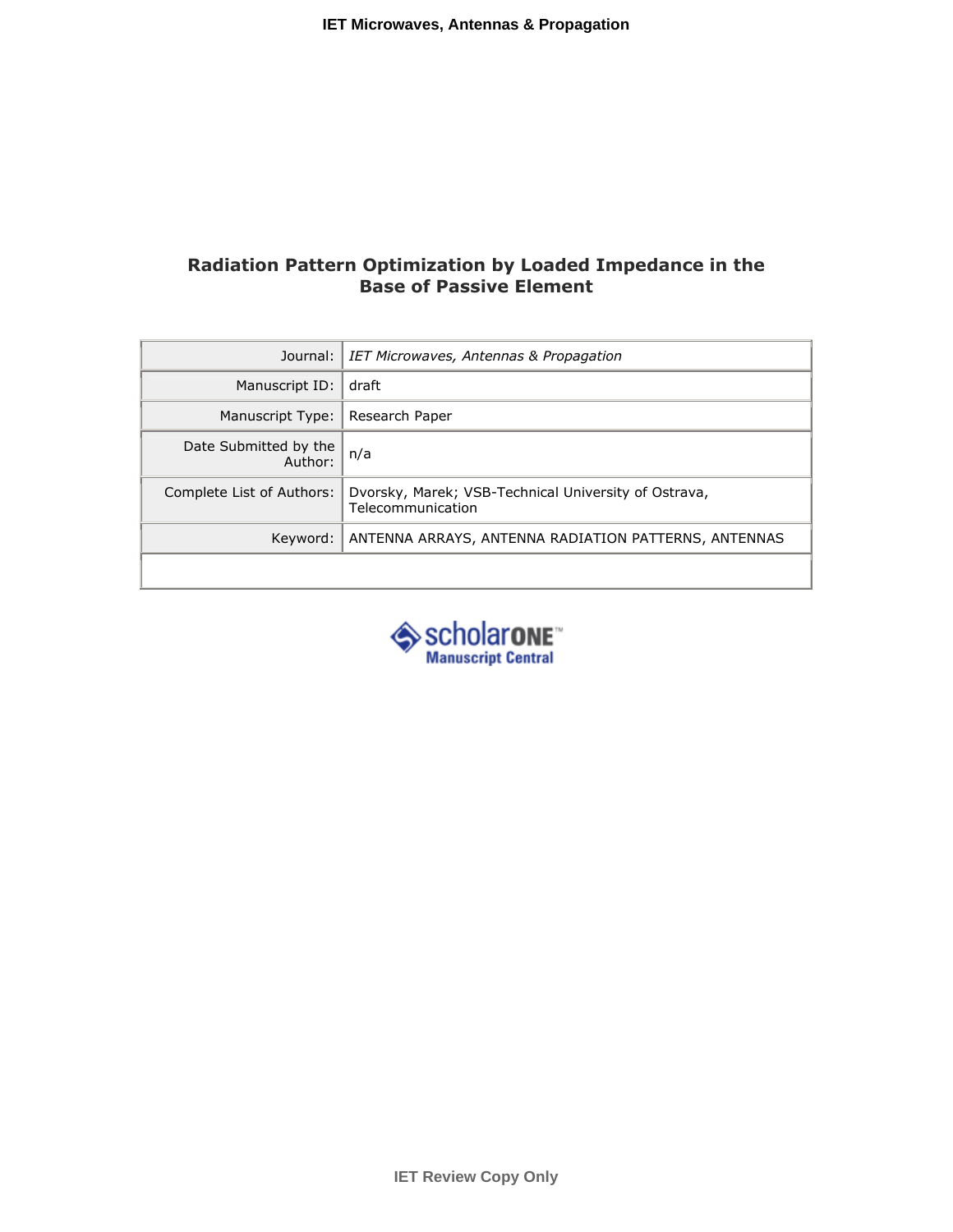# Radiation Pattern Optimization by Loaded Impedance in the Base of Passive Element

Marek Dvorský

Department of Telecommunications, FEECS VŠB – Technical University Ostrava, 17. listopadu 15, 708 33 Ostrava – Poruba CZECH REPUBLIC

Email: [marek.dvorsky.fei@vsb.cz](mailto:marek.dvorsky.fei@vsb.cz)

Abstract. This article deals with optimizing radiation pattern by using two vertical middle wave's antenna array. Optimization is achieved by adding the appropriate impedance into the base of passive antenna radiator. The proposed solution deals with finding the best value of loaded impedance. The final result is to achieve the most effective shape of radiation pattern.

# 1 Introduction

The first part of article explains the reasons why this article deals with just this type of antenna array. The solution of this issue is connected to the starting digitalization process at radio bands below 30 MHz. The following part provides essential mathematical tools necessary to derive radiation pattern and the proposed mathematical model.

The inputs into the proposed mathematical model are the geometric dimensions of radiators and their lay-out. The output value is loaded impedance in the base of passive element, which forms the radiation characteristics regarding to the antenna array operator requirements.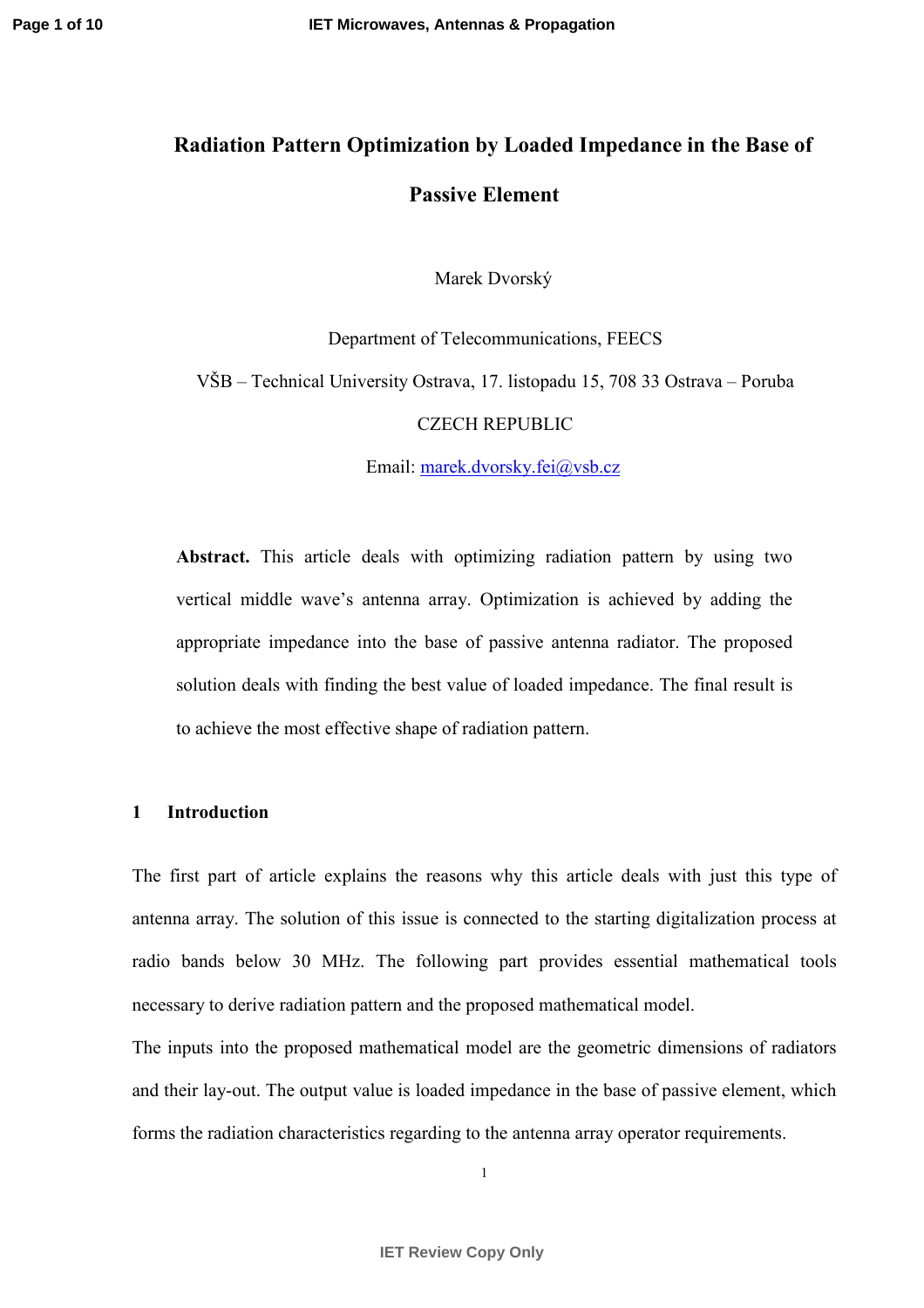Verification of mathematical model was carried out using the development environment of software Mathcad. In this program were implemented mathematical relationships and calculated the value of inserted impedance. The shape of the radiation was then verified in simulation program EZNEC v5.0.20.

## 2 The importance of the existing MW broadcasting centers

Frequency positions on Middle Waves (MW) are firmly committed to the internationally notificate to geographical area according to registered geographical coordinates, for a maximum radiated power (EIRP) and the particular time interval. Notifications are entered in Master International Frequency Register (MIFR), which is conducted in International Telecommunication Union Radiocommunication Bureau (ITU-BR), in the frequency plan,"GE75". National frequency allocation for The Czech Republic includes the MW band frequencies for the 24-hour operation, as well as frequencies to operate daily at an interval of 04 to 17 GMT. MW frequency allocation includes The Czech Republic only 4 high quality with low levels of frequencies night interference from foreign transmitters: 639, 954, 1 233 and 1 287 kHz. These frequencies allow creating networks with nationwide coverage. National frequency allocation includes additional frequency 1 071 kHz with more night disturbance. Further frequency positions, notified only for daily operations are: 846, 864, 900, 1 017 and 1 593 kHz.

Under above given circumstances, only 4 24-hour frequencies are notificated in certain positions of existing transmitters. These could be eventually used to create an Amplitude Modulated (AM) broadcast in 2 national transmitter's networks. To take advantage of digital broadcasting system Digital Radio Mondiale (DRM) [4] could be possible to create in The Czech Republic 4 programs nationwide Single Frequency Networks (SFN). There is also a

 $-2-$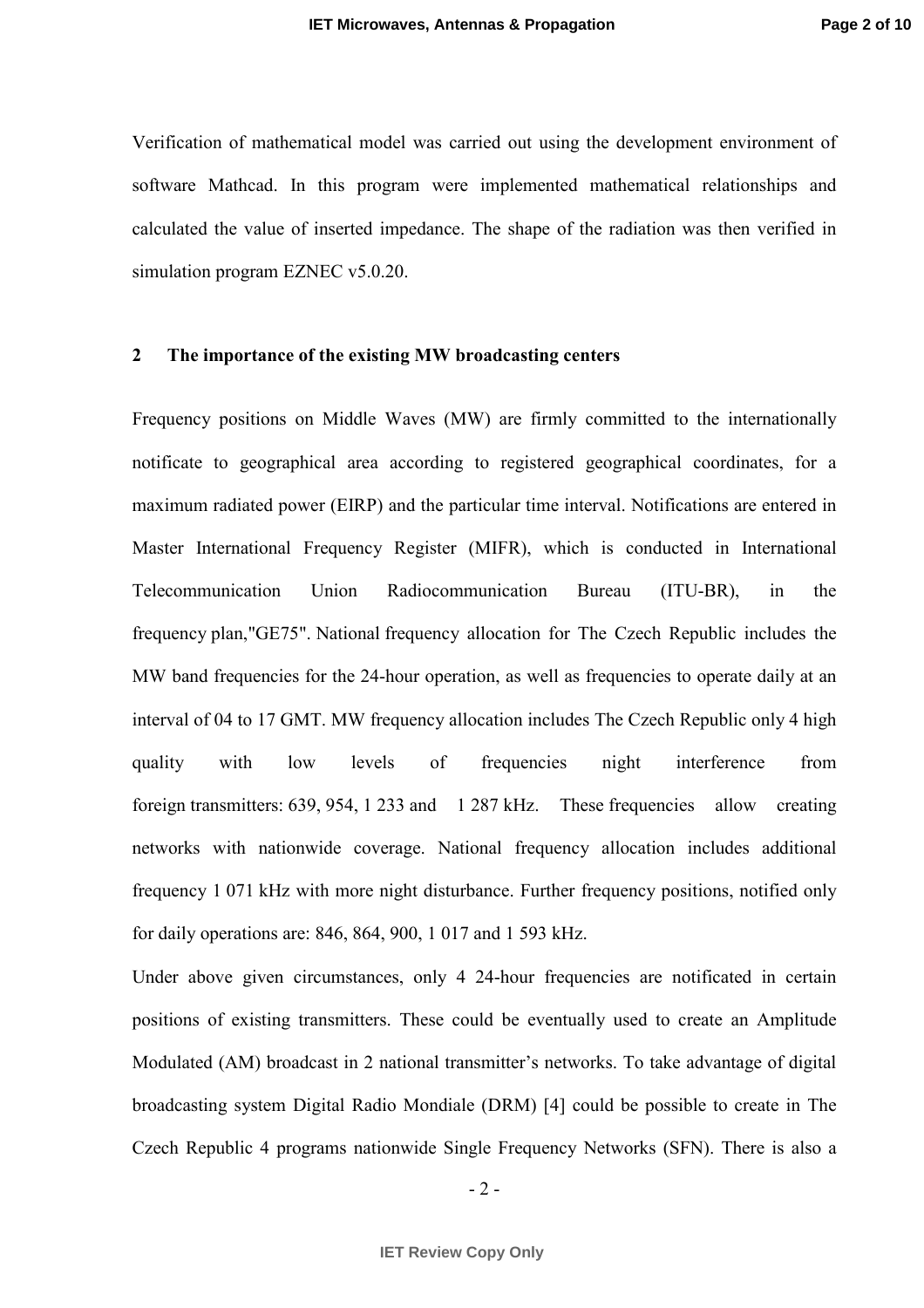spare antenna array at Litomyšl - Pohodlí notified the frequency 1 287 kHz, where was made a verification measurement to confirm the theoretical conclusions of proposed mathematical model.

The current antenna systems meet the requirements of classical analogue broadcasting, but with the advent of digitization will need to assess whether to build new antenna systems or use existing ones, which is certainly not going to be without its adjustments.

In this context, there is also offered a question of optimization of radiation pattern. Antenna systems, which have all elements actively fed, can often be usefully adapted to the system with a passive tuned element. This will not only simplify a power supply antenna system, but also flexibility of any changes in radiation pattern. The following section contains the proposed mathematical model.

## 3 Proposed Mathematical Model

The proposed mathematical model (Fig.1.) describes the optimization of radiation pattern two vertical radiators. Only one of them is actively powered.

Reasons of the choice just this type of antenna array follow the best simplicity and efficiency this type antenna lay-out. Mathematical model describes how to find an effective value load impedance  $X_x$  to achieve the maximum value of a radiation function  $Fs(\theta,\varphi,X_x)$  in the required direction of the maximum  $\varphi_{\text{max}}$ . Basic precondition of this kind of antenna system are two geometrically identical linear vertical radiators with sinus current distribution. Antenna towers are placed on base insulator through which is one antenna fed. The second tower is grounded via loaded impedance  $X_x$  to the Earth's surface to assume ideally conductive, forming a mirror reflection of the antenna system.

$$
-3-
$$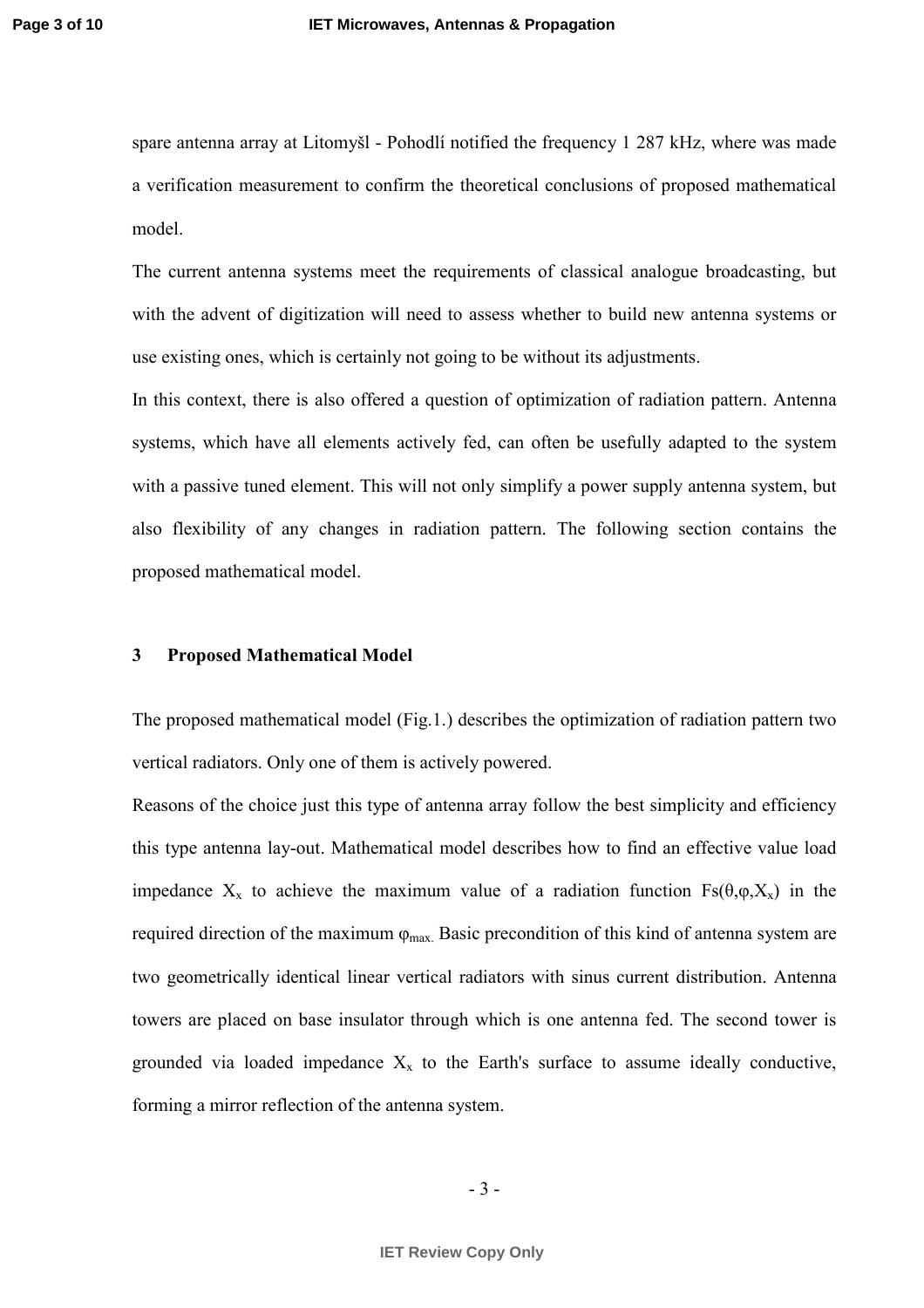

Fig. 1. Mathematical model proposed optimalization

The inputs into the proposed mathematical model (Fig.1.) are geometrical proportions of two equal antenna towers: Length of tower L [m]; Spacing d [m]; Radius of towers a [m] and working frequency  $f_0$  [Hz]. The main parameter for optimalization is a direction of the main lobe  $\varphi_{\text{max}}$ . The outputs are at the first step the optimal value of loaded impedance  $X_{x}$  <sub>opt</sub>. This value is than inserted into radiation pattern calculation to achieve the main aim which is the optimal shape of radiation pattern (3).

The proposed mathematical model is based on a calculation the optimal shape of radiation pattern Fs( $\theta$ , $\varphi$ , $X_x$ ). It is based on known self and mutual impedance  $Z_{11}(L) = R_{11} + X_{11}$  and  $Z_{12}(d) = R_{12}+X_{12}$  [4]. The next step consists in calculation of the ratio of currents flowing in antenna towers m( $X_x$ ) (1) and phase  $\psi(X_x)$  (2) depending on  $X_x$ .

### 3.1. Radiation Pattern

The derivation of radiation functions Fs  $(\theta, \varphi, X_x)$  for the array with passive element is necessary to know circumstances of amplitude ratio (1) and phase (2) currents of individual emitters. The size and phase of current in a passive element depends on electrical properties and the reciprocal arrangement in relation to an actively fed element antenna.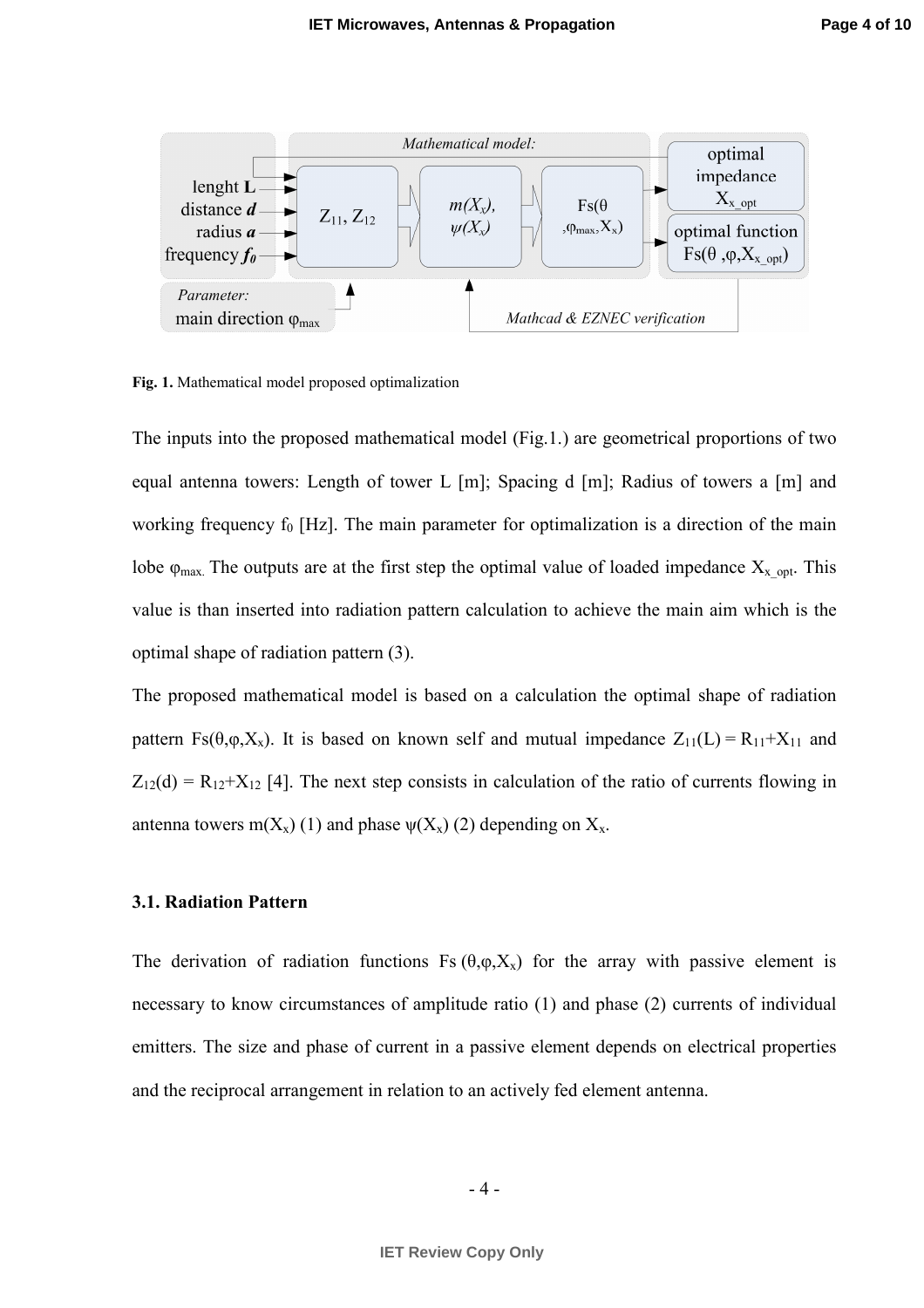#### **IET Microwaves, Antennas & Propagation**

Than can be expressed a phase and amplitude ratio of the size of current in antenna elements that are functions of values an embedded impedance Xx [2]:

$$
m(X_x) = \sqrt{\frac{R_{12}^2 + X_{12}^2}{R_{11}^2 + (X_{11} \pm X_x)^2}}
$$
(1)

$$
\psi\left(X_{\mathcal{X}}\right) = \pi + \arctg\frac{X_{12}}{R_{12}} - \arctg\frac{X_{11} \pm X_{\mathcal{X}}}{R_{11}}\tag{2}
$$

Radiation pattern can be drawn in the plane  $E(\varphi = 0)$ , and the plane  $H(\theta = \pi/2)$  as the absolute value of radiation group functions:

$$
F_{S}(\theta, \varphi, X_{X}) = F(\theta, \varphi) \big| K(\theta, \varphi, X_{X}) \big| \tag{3}
$$

where:

$$
K(\theta, \varphi, X_x) = \left| 1 + m(X_x) e^{j\psi(X_x)} e^{j(kd\sin\theta\cos\varphi)} \right| =
$$
  

$$
\sqrt{1 + m(X_x)^2 + 2m(X_x) (kd\sin\theta\cos\varphi + \psi(X_x))}
$$
 (4)

K( $θ$ , $φ$ , $X$ <sub>x</sub>) is an interference function.

## 3.2. Optimal value inserted impedance

In-depth analysis can be assumed that if it is desirable to the closest form of the lobe in the plane E Fs( $\theta$ , $0$ , $X_x$ ), must be the majority energy radiated under angle  $\varphi \rightarrow \pi/2$ . The aim is therefore to find that value embedded impedance  $X_x$  which reaches the greatest possible value of maximum function (the size of the lobe)  $Fs(\theta,0,X_x)$ . Optimizing the shape of radiation pattern two vertical radiators is therefore based on the search for maximum radiation function  $\text{Fs}(\theta,\varphi,X_{x})$  (3).

$$
-5 -
$$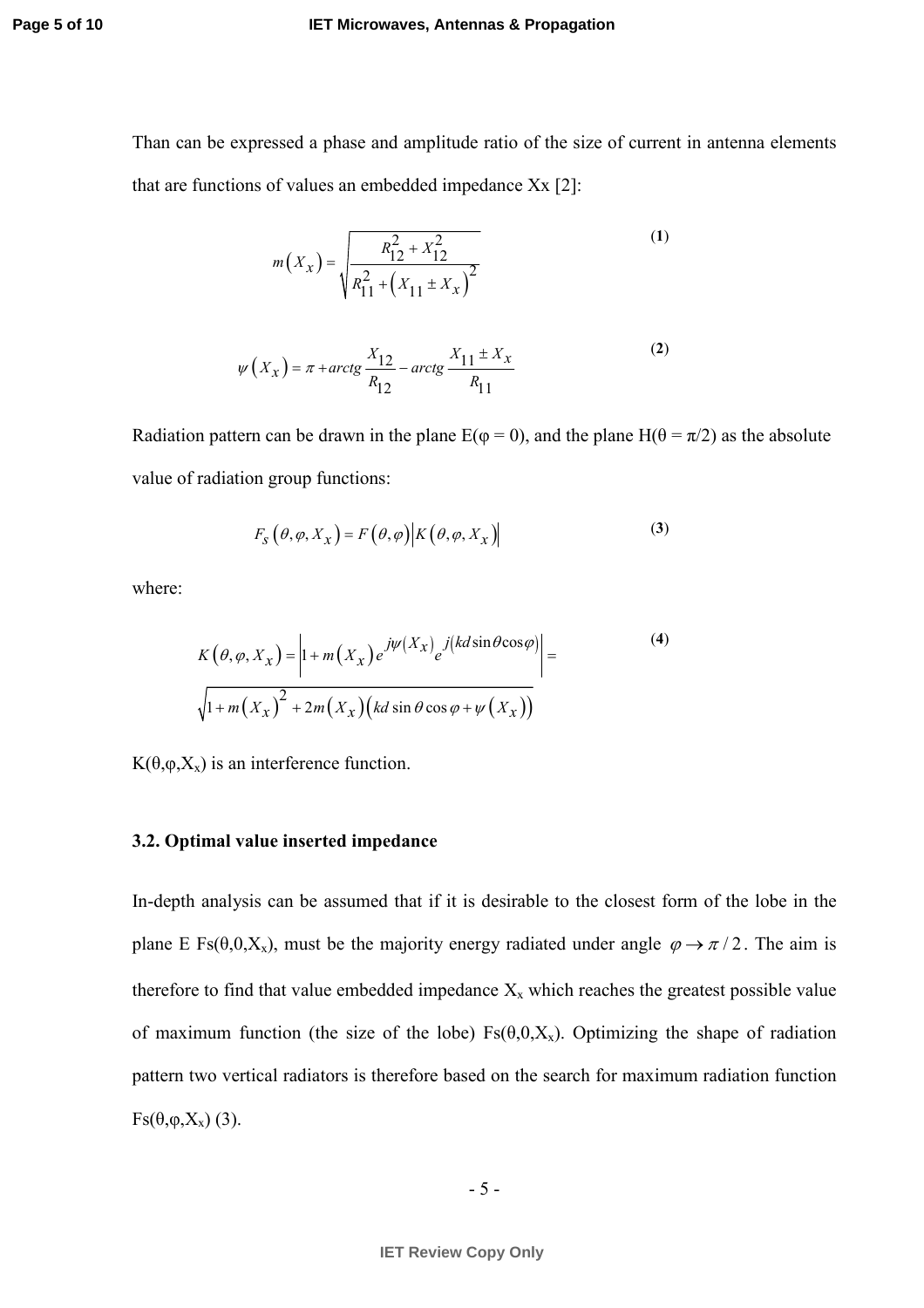Previously derived relations (1) - (4) were implemented into the development environment software Mathcad from Mathsoft Engineering & Education, with added library for Visual Elektromagnetics Mathcad [3]. In addition, they were through the above-mentioned software found a position of absolute maxim functions  $Fs(\pi/2, \varphi_{\text{max}}, X_x)$  (Fig.3.).

The main aim is to find such a point where the value of partial derivatives function  $Fs(\theta, \varphi_{\text{max}}, X_x)$  under  $X_x$  is zero (5).

$$
\frac{dF_s\left(\frac{\pi}{2}, 0, X_x\right)}{dX_x} = 0
$$
\n(5)

If is the main requirement a minimum backward factor for the reflector type of antenna system, the value of  $\varphi = (2 \text{ n } -1)\pi$ ,  $\varpi = 1, 2, 3...$ 

$$
\frac{d\,Fs\left(\frac{\pi}{2}, \pm\left(2n-1\right)\pi, X_x\right)}{d\,X_x} = 0; \ n = 1, 2, 3...
$$
\n(6)

Selecting the appropriate angle  $\theta = \pi / 2$  defines the vertical plane E,  $\varphi_{\text{max}} = 0$  and determines the direction of the lobe in the direction of the axis of antenna system. After finding the absolute maximum of function  $Fs(\theta, \varphi_{max}X_x)$ , is necessary to determine the appropriate value  $X_x$  which corresponds to the found maximum (Fig.2.).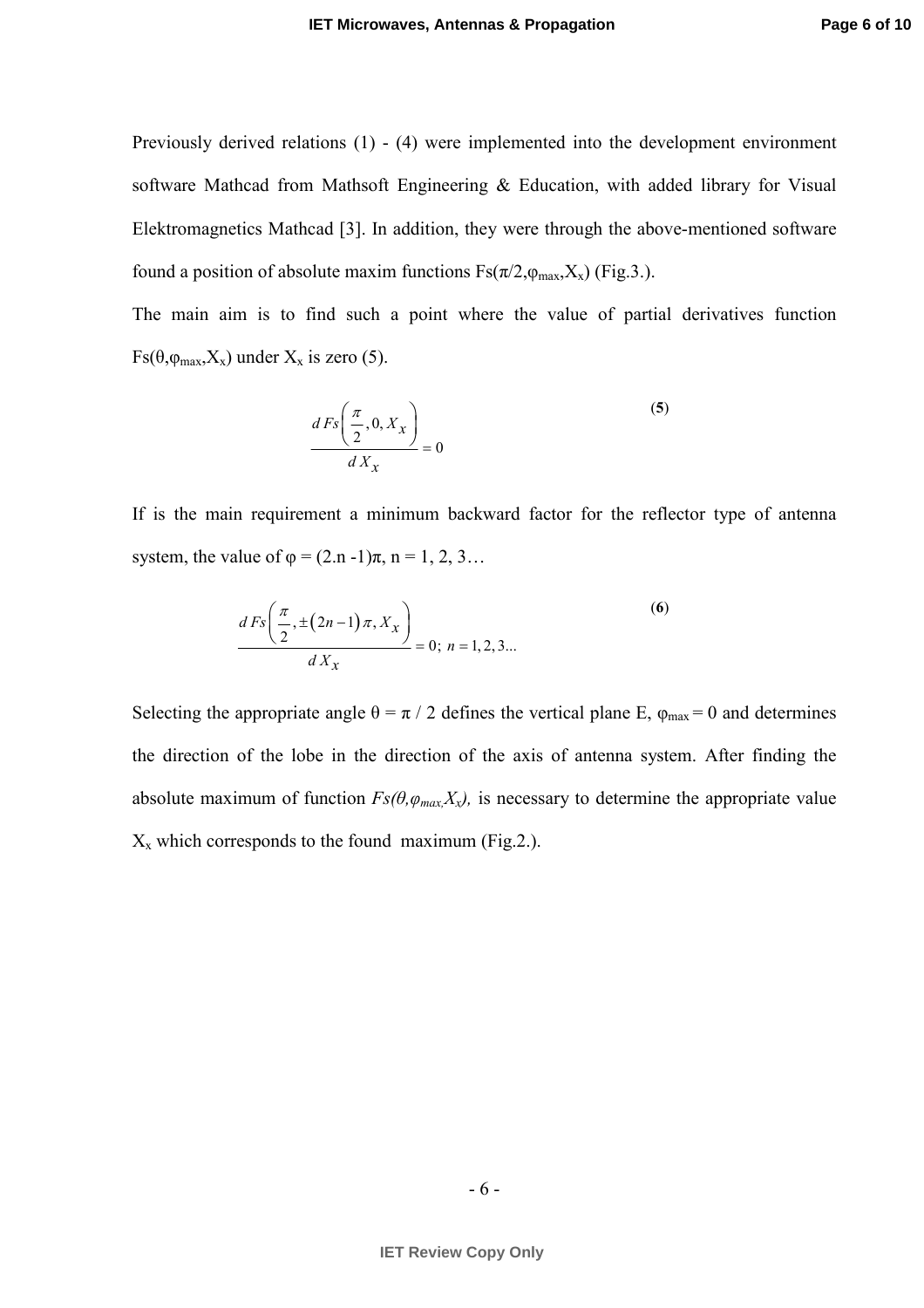

Fig. 2. 3D Radiation Pattern of two Unipol Antennas with load impedance  $X_x$ 

## 4. Evaluation

The final step of verifying the accuracy of the results achieved is drawing horizontal and vertical radiation characteristics in the spherical coordinate system with optimized value loaded impedance  $X_{x,opt}$ . By comparing characteristics of different value loaded impedance is obvious that the value of  $X_{x,opt}$  corresponds to the optimal/maximal shape of radiation pattern (Fig.3.a and b).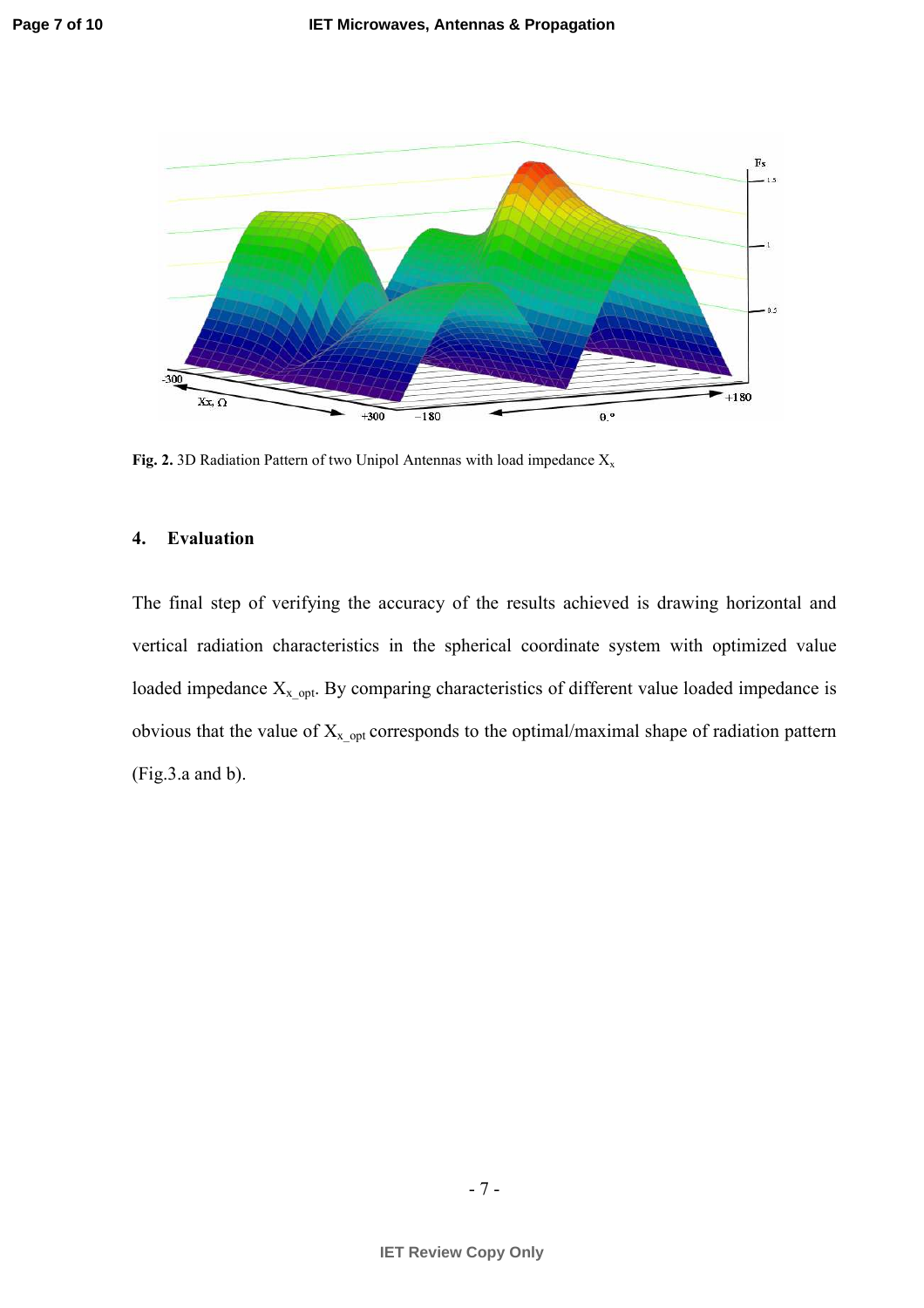

Fig. 3. a) Vertical pattern  $Fs(\theta,0,X_x)$  (left); b)Horizontal pattern  $Fs(\pi/2,\varphi,X_x)$  (right)

Red curve (Fig.3) describes the antenna system with loaded impedance with optimum value  $X_{x}$  opt, blue curve optimization for the re-direction and the black curve of general value of loaded impedance. It can be clearly seen that the red diagram reaches the best values of Fs( $\theta$ , $\varphi_{\text{max}}$ , $X_x$ ) in direction  $\varphi_{\text{max}}$ =0°. This approves the theory of proposed mathematical model.

## 5. Conclusion

The presented article has drowned out Optimalization of Radiation Pattern by Middle Waves Antenna Array in the context of the potential use of existing antenna systems for the distribution of digital radio signal such as DRM. This study is focused on middle waves vertical antenna systems that appears to be the most perspective for digital broadcasting below 30 MHz (reasons are listed in Chapter 2).

Nowadays, optimalization of radiation pattern existing antenna systems is also an issue in the context of digital radio broadcasting expansion. Antenna systems, which have all elements actively fed, can be often usefully adapted to the system with a passive tuned element. This